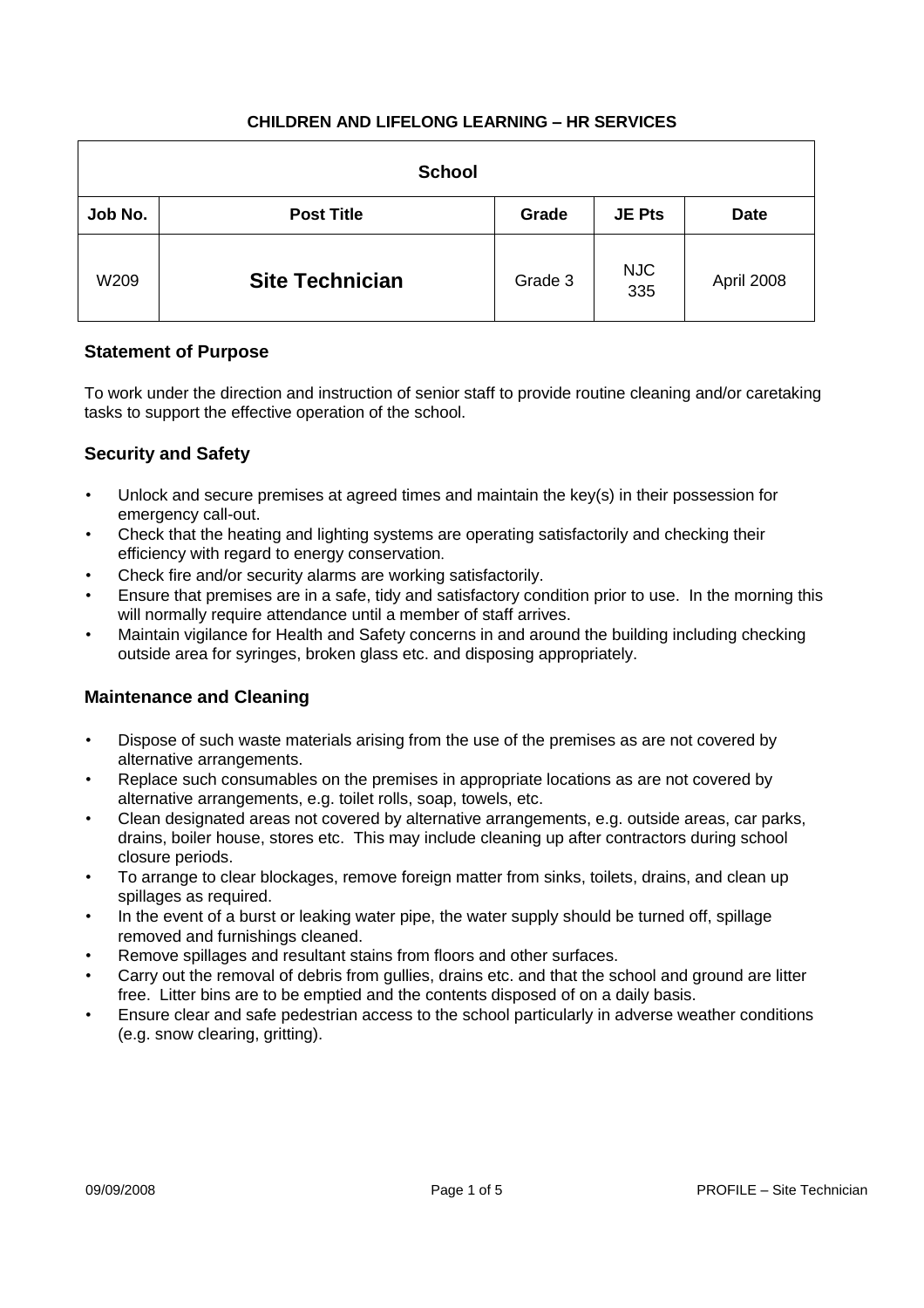### **Minor Repairs**

- Minor repairs to include minor plumbing, joinery, electrical work and internal decoration and maintenance, e.g. replacing door handles, replacing light bulbs/plugs with appropriate training.
- Minor plant maintenance in accordance with agreed working practices, e.g. lubrication of heating pumps as appropriate.

Painting and Decorating

• Temporary making good of colour wash, e.g. when cabinets are moved, and the blotting out of graffiti. Making good paint work e.g. touching up scratch damage. To undertake repairs, projects and redecoration tasks as appropriate.

**Joinery** 

- Minor repairs to fixtures and fittings such as replacing locks.
- Minor repairs to furniture, replacing door and window catches.
- Minor improvements such as the erection of small shelves, display and notice boards.

#### Plumbing

• Unblocking sinks, traps and waste pipes. Adjustment and rewashing of taps. Stopping leaks.

#### **Resources**

- General portage and collection activities as required including setting up and clearing away furniture.
- To attend to, where necessary, personnel visiting the site such as contractors, representatives of utilities (gas, electric) and monitor any work being carried out within the postholder's area of responsibility.
- Attend to the replacement of paper towels, toilet rolls and soap in toilets and teaching areas, e.g. Technology, Science, Art and Craft.

**Support to School** (this list is not exhaustive and should reflect the ethos of the school)

- Promote and safeguard the welfare of children and young persons you are responsible for or come into contact with.
- Be aware of and comply with policies and procedures relating to child protection, health, safety and security, confidentiality and data protection, reporting all concerns to an appropriate person.
- Be aware of, support and ensure equal opportunities for all.
- Contribute to the overall ethos/work/aims of the school.
- Appreciate and support the role of other professionals.
- Attend and participate in relevant meetings as required.
- Participate in training and other learning activities and performance development as required.
- Assist with pupil needs as appropriate during the school day.

#### **Health and Safety**

The postholder will be expected to observe safe working practices in carrying out the required duties and ensure that instructions specified by technical consultants, contractors and manufactures are adhered to. Site staff are expected to be smart in appearance and dress.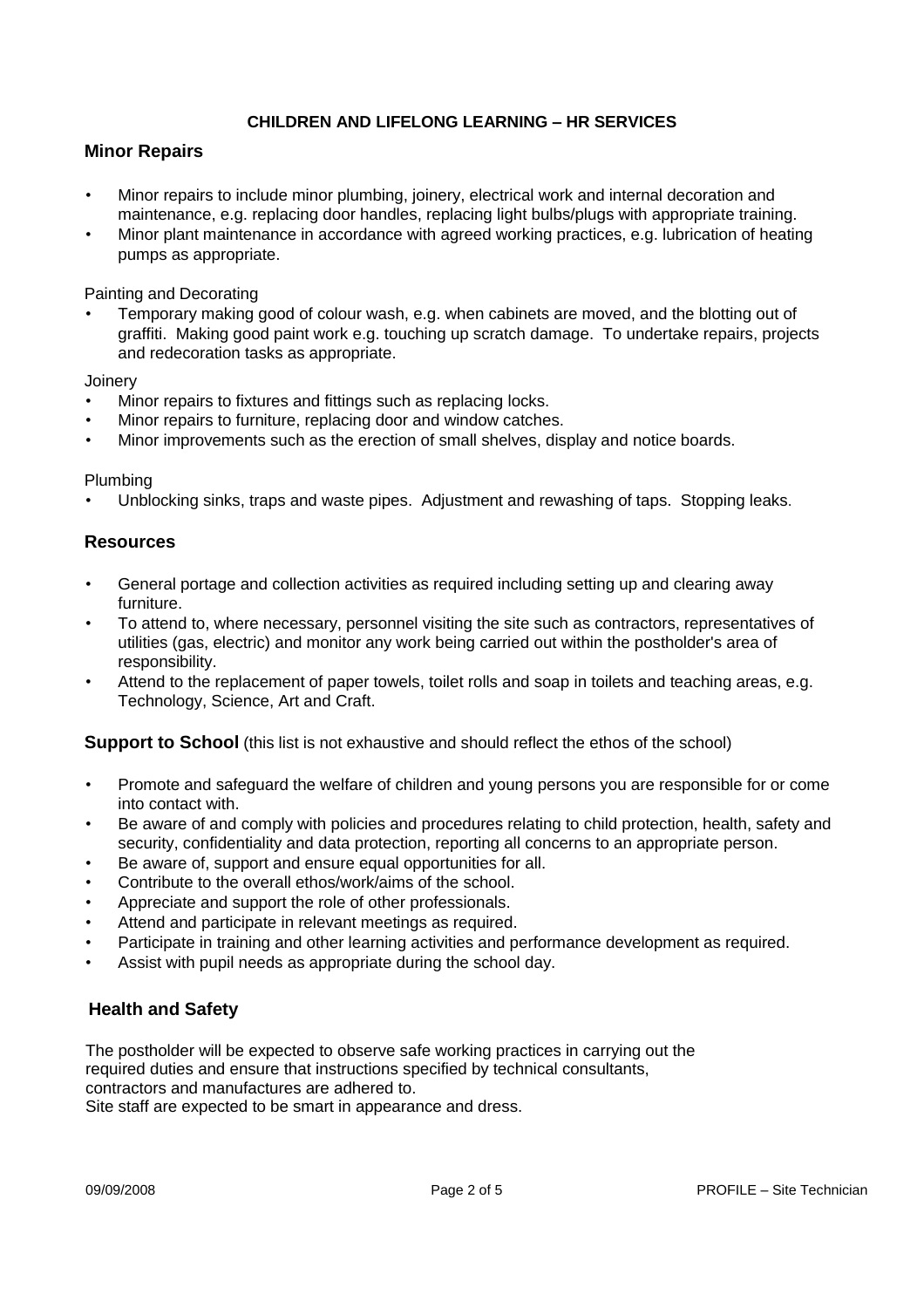#### *Note 1:*

*The content of this job description will be reviewed with the post holder on an annual basis in line with the School's performance and development review policy. Any significant change in level of accountability that could result in a change to the grade must be discussed with the post holder and the relevant trade union before submitting for re-evaluation.*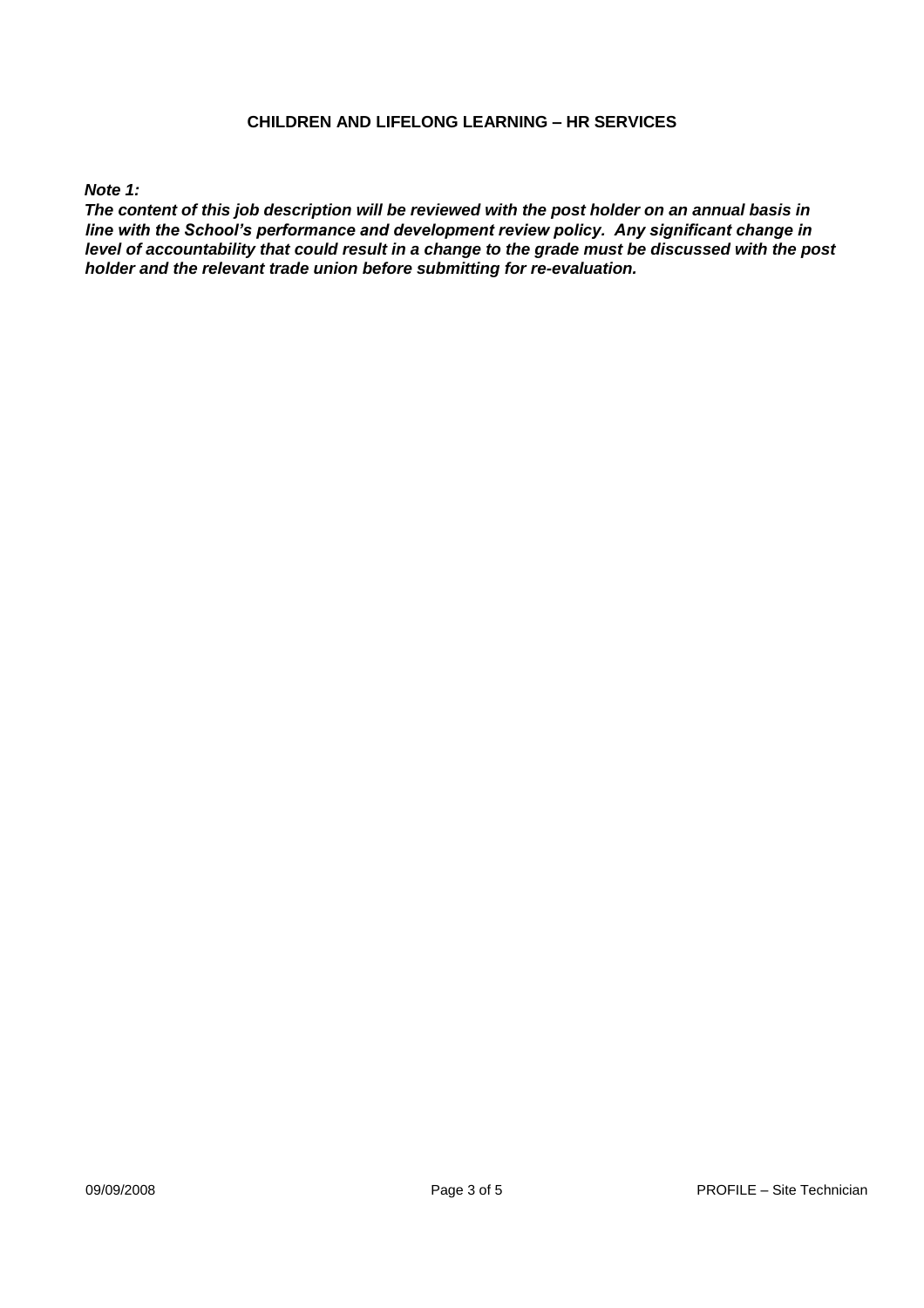# **Person Specification Site Technician Level 2**

| <b>Essential Criteria</b>                                                                                                                                                                                                                                                                                                                                                                          | <b>Measured By</b> |
|----------------------------------------------------------------------------------------------------------------------------------------------------------------------------------------------------------------------------------------------------------------------------------------------------------------------------------------------------------------------------------------------------|--------------------|
| <b>Experience</b><br>Several years experience of working in a security, safety, cleaning or<br>maintenance environment.                                                                                                                                                                                                                                                                            | AF/I               |
| <b>Qualifications/Training</b><br>NVQ 2 School support staff or equivalent qualification, or experience<br>in a relevant discipline.                                                                                                                                                                                                                                                               | AF                 |
| <b>Knowledge/Skills</b><br>Good understanding and ability to use specialist equipment/<br>technology.<br>Ability to work constructively using own initiative in the absence of<br>senior staff and as part of a team.<br>Ability to relate well to children and to adults.<br>Working knowledge of health and safety codes of practice/<br>legislation.<br>A good standard of practical knowledge. | AF/I               |